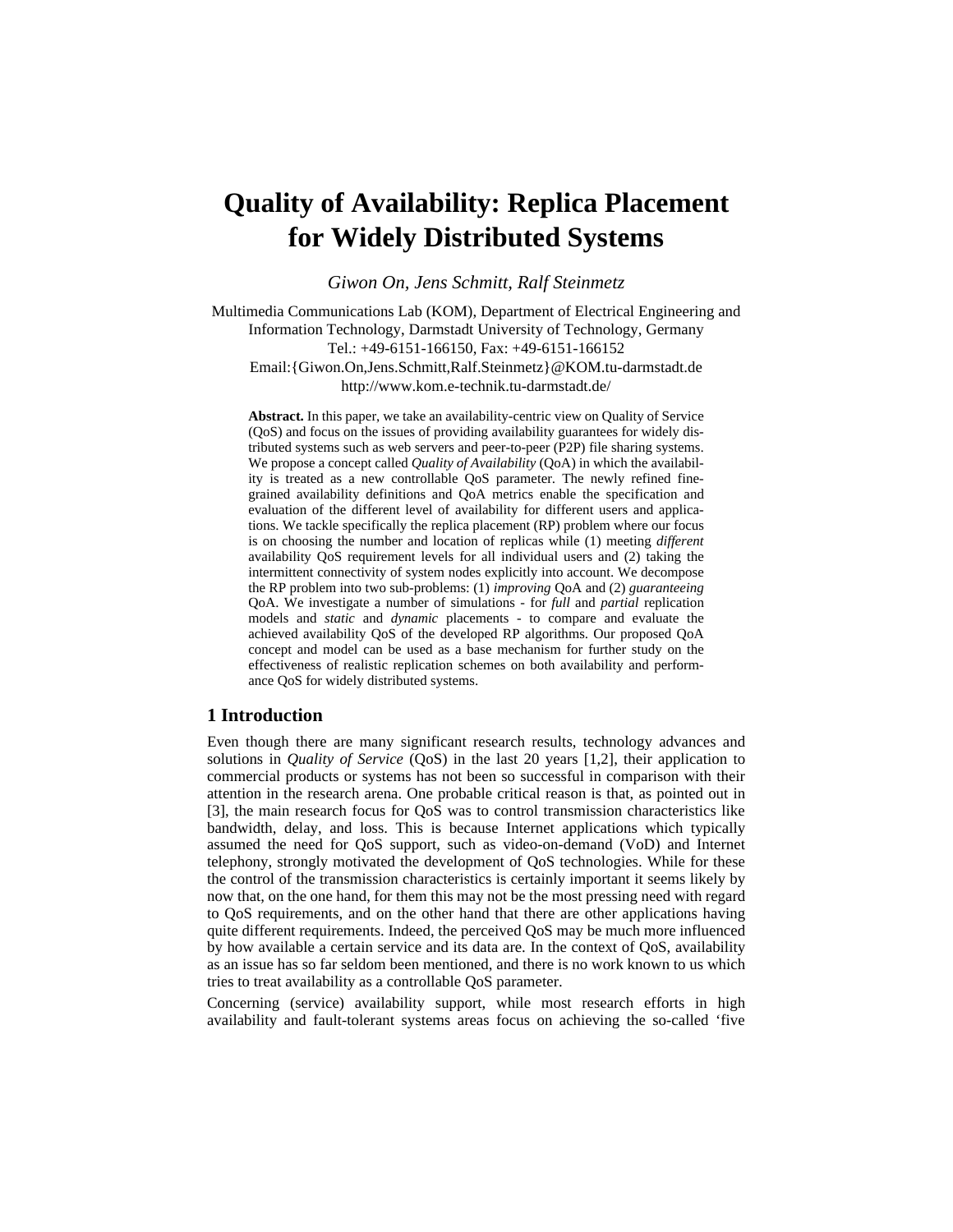nines' (99.999%) availability [4], there is a demand for service differentiation from service consumers and providers due to costs and competitive nature of the market space, which derives for the mechanisms that support different levels of services and their availability.

The work in this paper is strongly motivated by the two aspects mentioned above importance of *service availability* and *differentiation* of service classes and availability requirements. As a consequence, we take an availability-centric view on QoS and focus on the issues of providing availability guarantees in widely distributed systems and services. For this purpose, we propose a concept called *quality of availability* (QoA) where the availability is treated as a new controllable QoS parameter. Based on the QoA concept, service providers and consumers can specify and check the target levels of service availability that they offer and require, respectively, in a fine-grained form. To enable these features, we first refine the traditional availability definitions which are limited to reasonably quantify achieved availability of widely distributed systems. This is because the traditional definitions are mostly used to specify the service uptime of tightly-coupled or clustered distributed systems. Thus they are neither suited to explicitly capture the supplying availability of individual system components nor to cover failures of communication links between peers.

We then tackle the replica placement (RP) problem where the main goal is to choose the number and location of replicas to satisfy (and eventually guarantee if required) *different* level of availability QoS requirement for all individual users while taking the intermittent connectivity of system nodes explicitly into account. We decompose the RP problem into two sub-problems: (1) *improving* QoA and (2) *guaranteeing* QoA. For improve QoA, we take simple ranking-based heuristics which calculate the supplying availability for all service hosting nodes and select the nodes with higher (or highest) availability values as replica nodes on which the replicas are placed. To guarantee QoA, we develop an exact method *state enumeration* which enumerates all possible placements without skipping any solution case. The algorithm can actually guarantee QoA but has exponential run-time complexity. Thus, we develop an additional algorithm called *admission-controlled placement* which also offers a QoA guarantee but has significantly low run-time complexity.

To quantitatively study the effectiveness of the proposed placement algorithms, we run and analyse a number of simulations - for *full* and *partial* replication models and *static* and *dynamic* placements. For the dynamic placement we develop an event-driven simulation model which captures the data access model as well as systems' dynamic behaviour. Simulation results show that (1) even simple heuristics can achieve reasonably high availability QoS, but they cannot give any guarantee for their achieved availability QoS, (2) the state enumeration algorithm guarantees the availability QoS with its placement results, but the run-time complexity is exponential, and (3) satisfying availability QoS requires more replicas than only increasing the performance, e.g., increasing hit rate.

The rest of this paper is organized as follows. In Section 2, we describe the proposed refinements of availability definitions, the QoA concept and its metrics which are used for specifying and evaluating the quality of replication. Section 3 presents the replica placement problem. We details our target system and replica placement model and the proposed algorithms. In Section 4, we present the simulation study and results. Section 5 discusses related work and Section 6 concludes the paper.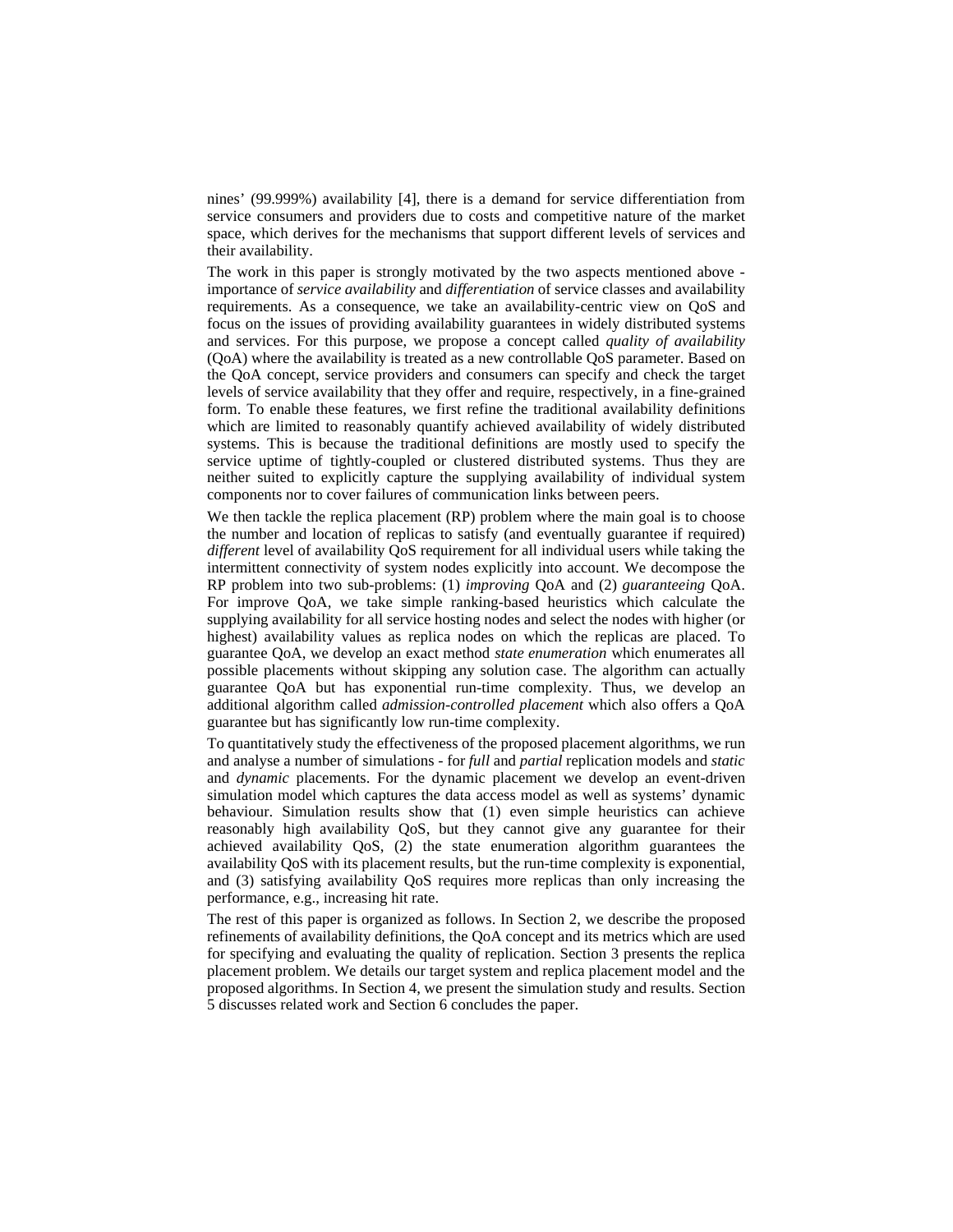# **2 Availability Refinement and QoA Metrics**

## **2.1 Traditional Definitions**

Availability is one of the most important issues in distributed systems. Traditional definitions of availability are typically based on (a) how reliable the underlying system is, (b) whether the system has any built-in features of failure detection and recovery, and (c) whether the system has any redundancy for its individual system components ([5]). In traditional distributed systems, service availability is usually defined as the percentage of time during which the service is available (Equation 1).

\n
$$
Availableility = \frac{MTTF}{MTTF + MTTR}
$$
\n where\n

\n\n
$$
MTBF = MTTF + MTTR
$$
\n failure means no distributed service\n MTBF is the mean time between failure\n MTTF is the mean time to failure\n MTTR is the mean time to repair\n

However, these traditional availability definitions cannot explicitly capture the availability of individual system components or the reachability of any data required by the system, in particular when all these individual system components which affect the quality of supplying service availability have different failure levels. For example, an availability value of 99% does not indicate whether it is due to the failures of any disks or system nodes. Furthermore, since these definitions are mostly used to specify the availability values for tightly-coupled or clustered distributed systems, especially when they are applied to widely distributed systems, they do not cover failures of communication links between system nodes. In Section 2.2 we propose three availability refinements, *fine-grained*, *decoupled* and *differentiated* availability.

## **2.2 Refining Availability Definition**

While we keep the traditional availability definitions as a basis for our availability study, we refine them to enable the specification of all the individual availability requirement levels between different users, as well as to quantitatively evaluate the reached availability of widely distributed systems.

#### **2.2.1 Fine-Grained Availability**

We refine the traditional availability definition as follows:

$$
Avail_{Service} = Avail_{Data} \times Avail_{System} \qquad \text{with}
$$
\n
$$
Avail_{Datal} \times Avail_{System} \qquad \text{with}
$$
\n
$$
(2)
$$

$$
Avail_{System} = Avail_{Node} \times Avail_{Link} \text{ and } (3)
$$

$$
Avail_{Node} = \text{Avail}_{Node Dynamics} \times \text{Avail}_{NodeIntrinsics}
$$
 (4)

This fine-grained availability definition captures the following:

- a service is available when both its data and the system on which the service is running are available.
- a data is available when it is reachable at access time.
- a system is available, when both nodes and communication links are available.
- a link is available when it does not fail and there are enough resources which can be allocated for transmitting the requested data for the demanding application.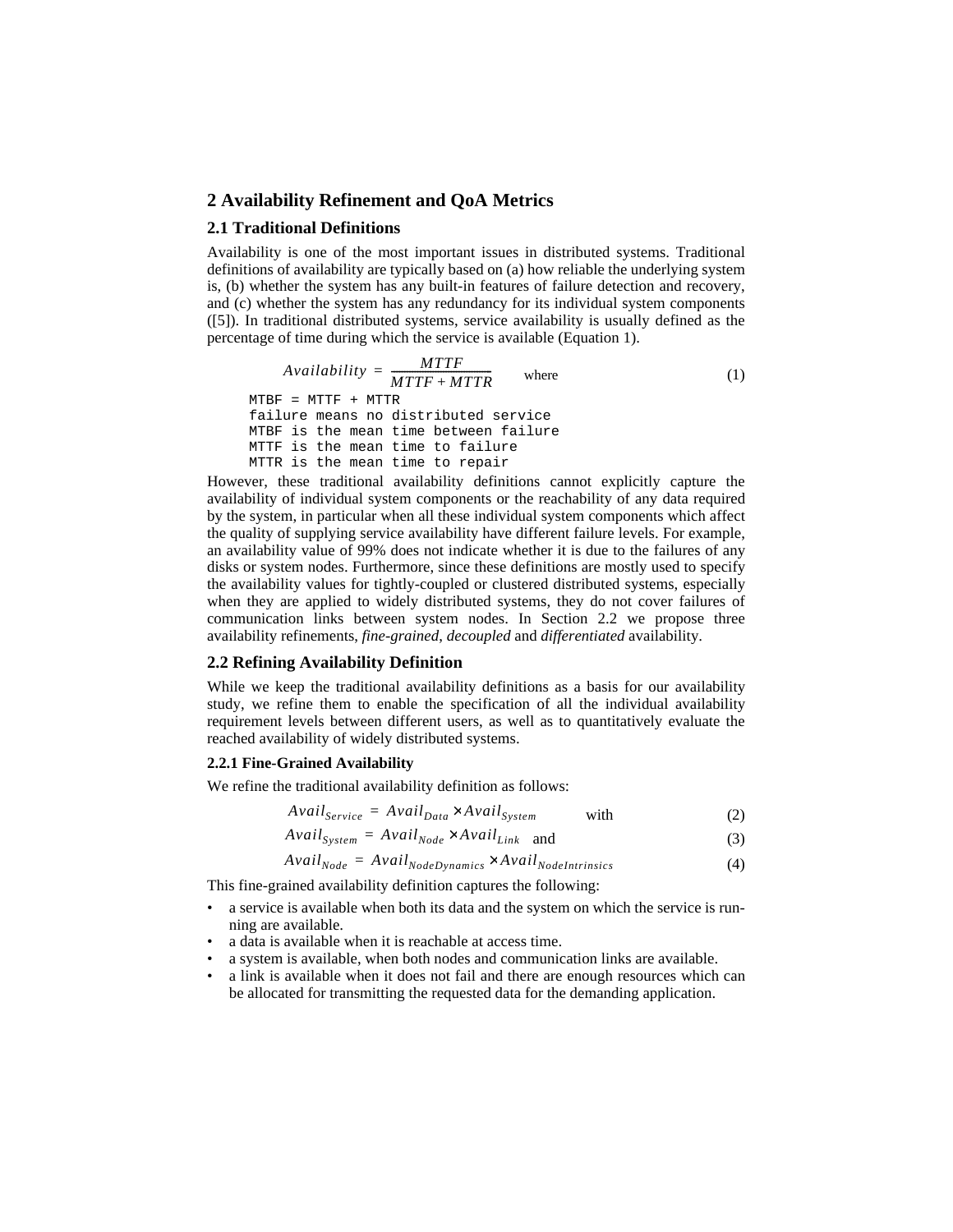• a node is available when it is up, i.e. not disconnected from the network, and its intrinsics can be allocated for processing the service request. Resources such as memory, CPU cycle, and storage spaces are examples of such intrinsics.

## **2.2.2 Decoupled Availability: Demand versus Supply**

We distinguish between availability levels which the service (or the underlying system) supplies from the availability levels which users (or applications) request and perceive. This refinement enables one to check whether the service system maximizes availability, as well as whether the service system satisfies the requested availability.

For specifying demand availability, we re-use the availability definition where availability is defined as a ratio of successful accesses to totally requested accesses. For example, demand service availability of 99.99% means that a user expects to have an availability level of at least 99.99 % of the whole successful service access requests. The demand availability levels can be specified directly by users at service access time or by means of Service Level Agreements (SLAs) which may be a service contract between users and service providers. In comparison to the demand availability, the supply service availability can be calculated by using Equation (2)-(4).

#### **2.2.3 Differentiated Availability**

In widely distributed systems where several multiple applications are hosted, the availability levels required by different applications may usually vary, i.e. not all applications require the highest availability level of 'five nines', but instead an appropriate level which satisfies the application specific requirements. A similar phenomenon can be observed within a single application in which individual users demand different levels of availability due to resource or cost limitations. We now summarize some selected motivations for differentiating availability levels:

- Different users require different availability levels.
- Different services and contents have different importance priority levels.
- Availability levels are affected by the time of day.

Figure 1 shows the three refined availability definitions proposed above.



els  $(A0 - A2)$  are affected by the time of day  $(9 \text{ am}, 3 \text{ pm} \text{ and } 6 \text{ pm})$ .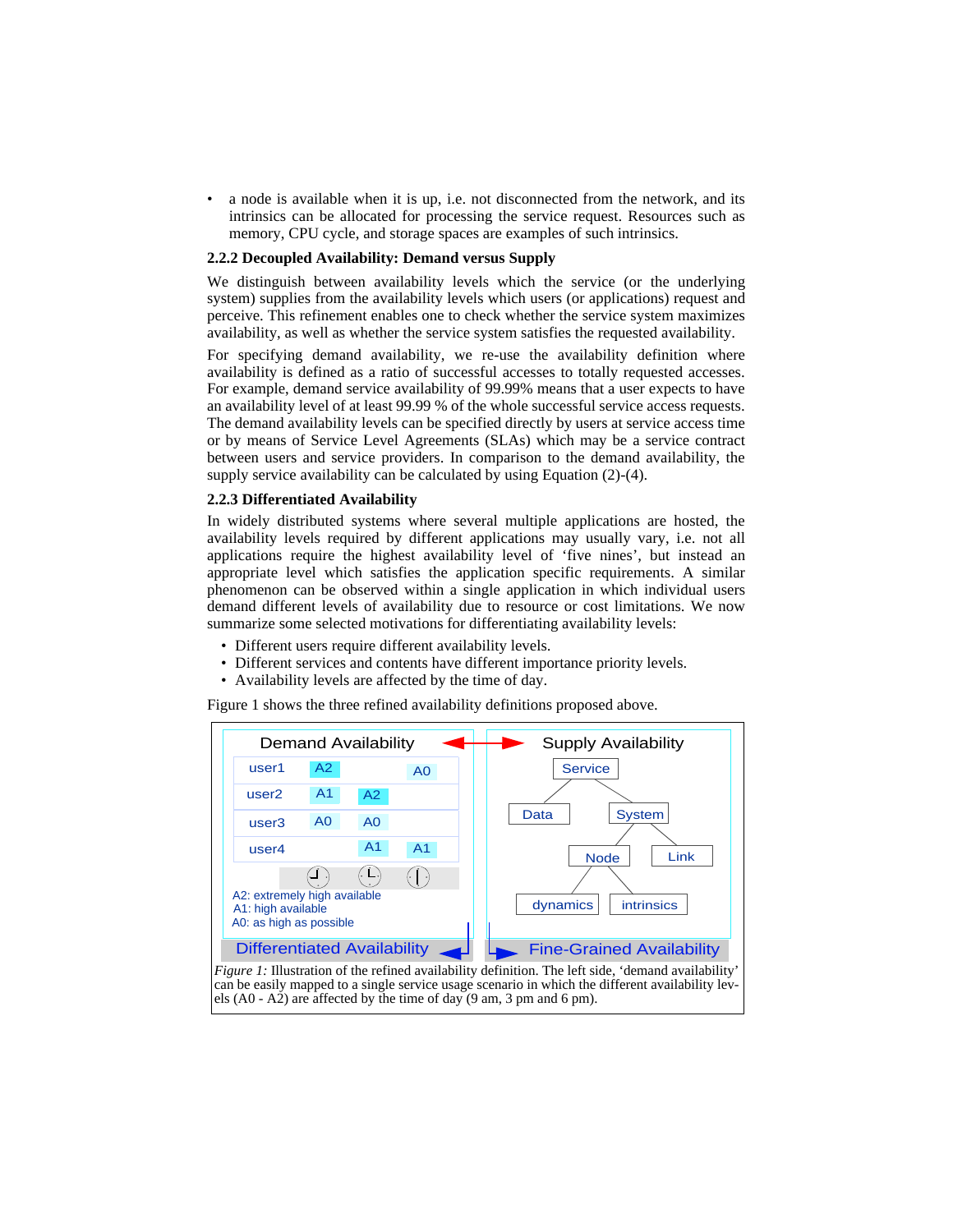# **2.3 The Concept of Quality of Availability (QoA)**

#### **2.3.1 Basic Idea and Goals**

The basic idea of the QoA concept is that the availability can be defined as *a new controllable, observable QoS parameter*. Indeed, we move the focus of the objective function for the resource and performance optimization problems of the QoS field from satisfying transmission-dependent characteristics such as minimizing transmission delay, jitter, and/or loss to satisfying the availability requirements such as minimizing failure time of service systems and their components and to maximizing the total time in which the required service functions as expected and its data are reachable.

The goal of our work is to understand and satisfy quality of availability (QoA), i.e. to maximize service systems' requested service time and to control and guarantee QoA. Given a set of different levels of availability requirements and a network topology with a finite number of possible replica locations, we are then interested in how many replicas are needed, where should they be placed, whether their placement on the given topology satisfies the individually required availability QoS and how they affect the overall service availability quality. In the following section we define QoA metrics.

#### **2.3.2 QoA Metrics**

To compare and evaluate the achieved availability among the proposed replication strategies in this work, we define and use the following QoA metrics (see Table 1):

- *satisfiedQoA* this indicates for each demanding peer how much the availability requirement has been fulfilled by the selected placement *R*. For example, if the required and supplied availability values are 95% and 94%, respectively, the *satisfiedQoA* is 0.99.
- *guaranteedQoA* it indicates for how many demanding nodes the selected placement *R* satisfies the QoA requirement.

Table 1: QoA Metrics: V is set of entire system nodes of a widely distributed system and R is set of replica nodes (i.e. a placement) where  $R \subseteq V$ . |V| and  $|R|$  are cardinality of the node sets V and R, respectively.

| Parameter             | <b>Notation</b>          | Definition                                                                                                  | E.g.              |
|-----------------------|--------------------------|-------------------------------------------------------------------------------------------------------------|-------------------|
| satisfiedOoA          | $QoA_{sat}(v)$           | the ratio of supplied availability to<br>demanding availability for node v                                  | 0.95,<br>1.05     |
| minSatQoA             | $QoA_{min}$              | min $\{ \mathcal{Q}oA_{sat}(v): \forall v \in V \setminus \mathbb{R} \}$                                    | 0.9               |
| avgSatQoA             | $QoA_{avg}$              | $1/n(\sum Q \circ A_{sat}(v)), \forall v \in V \setminus R$<br>where $\overline{n} = ( V  -  R )$           | 0.95              |
| guaranteed-<br>OoA(v) | $QoA_{\textit{quad}}(v)$ | for each demanding node v, availability<br>guarantee: $A_{R}(v) = 1$ , if $Q \circ A_{\text{sat}}(v) \ge 1$ | $1 \text{ or } 0$ |
| guaranteed-<br>OoA    | $QoA_{gua}$              | the ratio of $ V_{sat} $ to $ V $ , where<br>$V_{sat}$ = set of nodes with $QoA_{sat}(v) \ge 1$             | 0.9               |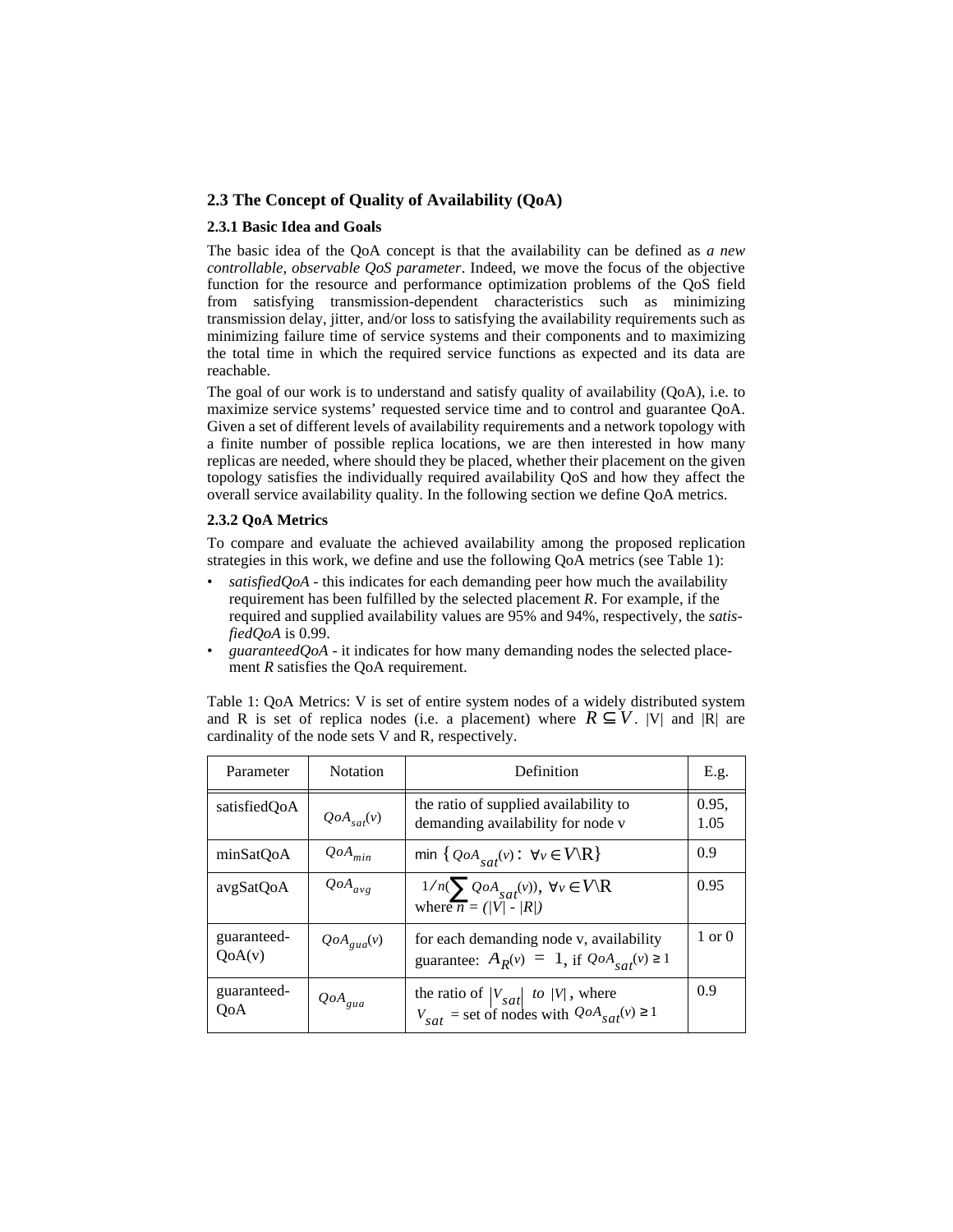# **3 Replica Placement in Widely Distributed Systems**

#### **3.1 System Model**

# **3.1.1 Target System Features and Basic Assumptions**

We take peer-to-peer (P2P) systems as the target distributed system of this work. Some selected characteristics of the P2P systems, which are considered in this paper are:

- Peers go up/down independently of each other. They are connected to a P2P network for a while and become disconnected after doing some service-related operations, e.g., downloading or uploading contents.
- Peers demand and supply *different levels* of service availability. The fact, whether a peer has launched the P2P program and whether the peer has still enough storage capacity or access link bandwidth, affect strongly the supplied availability.
- The availability level, that peers demand at service access time, differs between peers; some peers may expect extremely high available access, while others may be happy with '*best-effort*' QoA level.

We assume that the P2P system runs over an overlay network where each peer's physical connection link can be mapped to a logical link in the overlay network. Furthermore, each peer, like a single Autonomous System (AS) and BGP router of the Internet, has the ability to manage multiple routing paths to any destination peer to access service contents, either the original or replicas. Thus, when the destination peer or any peer among the path crashes or the (sub)path goes down, it can see other operational paths and choose the best one to continue its service access.

#### **3.1.2 Modelling P2P Service Systems as Stochastic Graphs**

P2P systems that consist of peer nodes and interconnection links between them can be modelled as an *undirected graph*, *G(V,E)*, where V is the set of nodes and E the set of connection links. This graph is *dynamic* if the members and the cardinality (|V| and |E|) of V and E change else it is *static*. The graph is said to be *stochastic* when each node and link are parameterized, statistically independently of each other, with known availability or failure probabilities. For all of our simulation, we model the target P2P system as a *undirected stochastic* graph where the placement can be made in both *static* and *dynamic* modes.

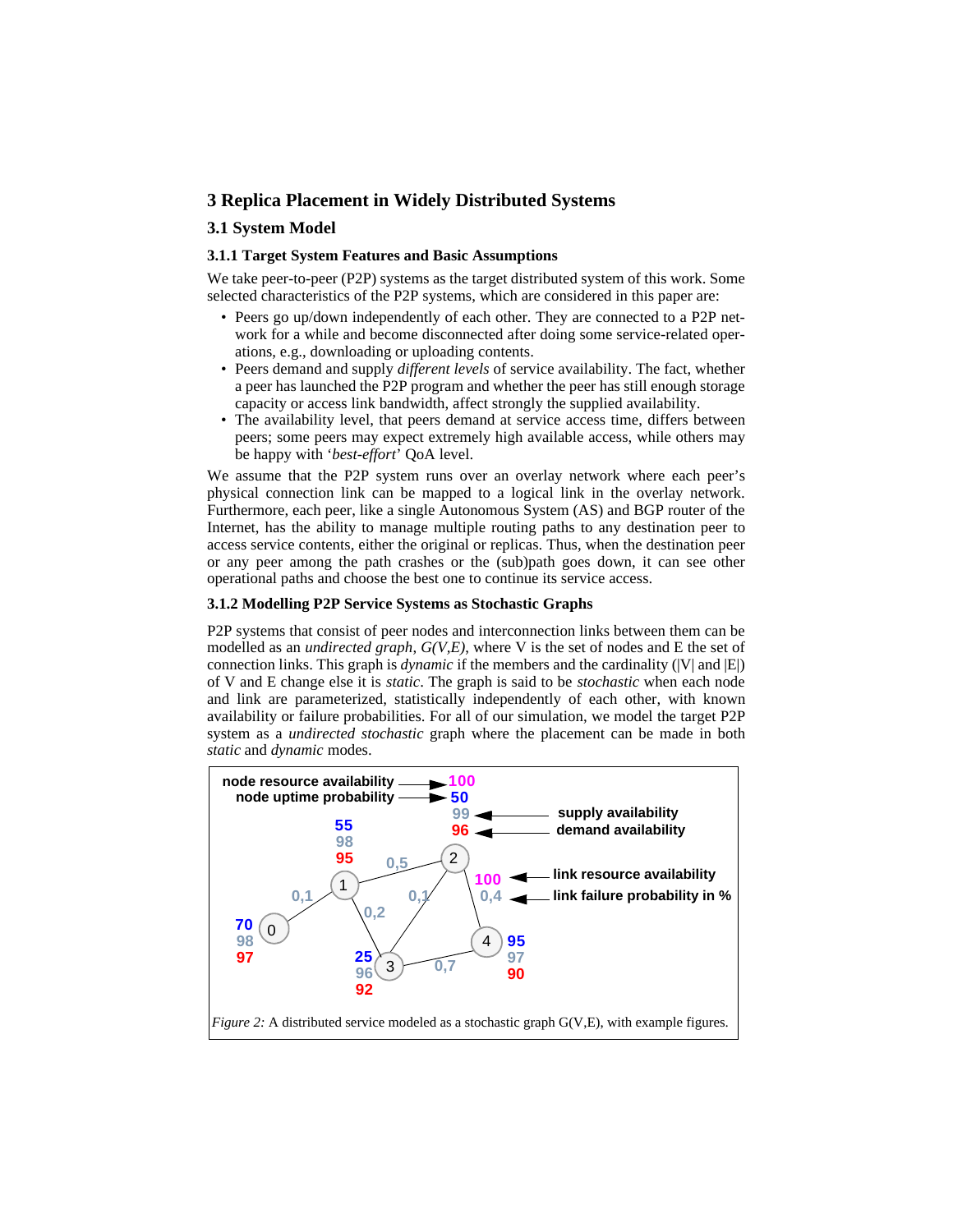In this graph, we assign the availability values to every node of the graph, where the demand and the supply availability are decoupled for each node: the demanding availability value is assigned at the graph creation time, while the supplying availability value is calculated by Equation (4). Furthermore, in a dynamic graph, the nodes change their state between up and down according to the given probability distribution function. The scope of dynamics that we capture in this work are peers' state (up/down) which causes the change of the number of total peers being up, their connectivity and their available storage capacity. Concerning a peer's state and the availability of contents located on the peer, we can assume that the contents on the nodes are unavailable, when the peer goes down. In our P2P model, we treat the up/ down probability of each peer as (a) given as a prior knowledge or (b) unknown. Figure 2 illustrates an example stochastic graph that models a distributed system such as P2P system.

#### **3.1.3 Replication Model**

Replication is a proven concept for increasing the availability for distributed systems. Replicating services and data from the origin system to multiple networked computers increases the redundancy of the target service system, and thus the availability of the service is increased. In this paper we capture both *full* and *partial* replication models. In the full replication model, the entire data of an origin (server) system is replicated to other nodes located within the same network. *Mirroring* is a typical case of the full replication model. In the partial replication model, the individual data is replicated from its original system location to other systems, independently of each other. Important decisions for these replication models, which affect strongly the achieved QoA are:

- *what to replicate?*  replica selection. Selecting target replicas depends on the popularity and importance of content, which can be gained by tracing users' access history. To build a realistic access model, the *Uniform* and *Zipf*-like query distributions [6,7] are adopted for our simulation study of the dynamic placement mode. As content access type we assume read-only access. This is generally the case in P2P file-sharing systems such as Gnutella [8] and KaZaA [9]. In this case, we *do not address the consistency issue*.
- *how many to replicate?*  replica number. In addition to the popularity and importance of contents, the storage capacity and access bandwidth of peers affect strongly the decision of the number of replicas. In this work, we also capture the number of replicas under replication, i.e. the number of peers that have a particular content. To fix the number of replicas during the initial placement phase of our simulation runs, we will use the static replica distributions, *Uniform* and *Proportional*, as given in [6].
- where to place the replicas? replica location. As [10] shows, the location of replicas is a more relevant factor than the number of replicas for achieving high QoA. Furthermore, to find a 'good' placement we should take not only contents' popularity or peers' storage/link capacity into account, but also the availability of individual peers, e.g. the number of up peers which may have the original content or its replicas to be accessed. Our replica placement model consists of two phases, *proactive* and *on-demand* placement. The proactive placement is done at service initialization time before any content access query is issued, while the on-demand placement occurs during service run time. We model the proactive placement to be performed with/without *a prior* knowledge about the content popularity and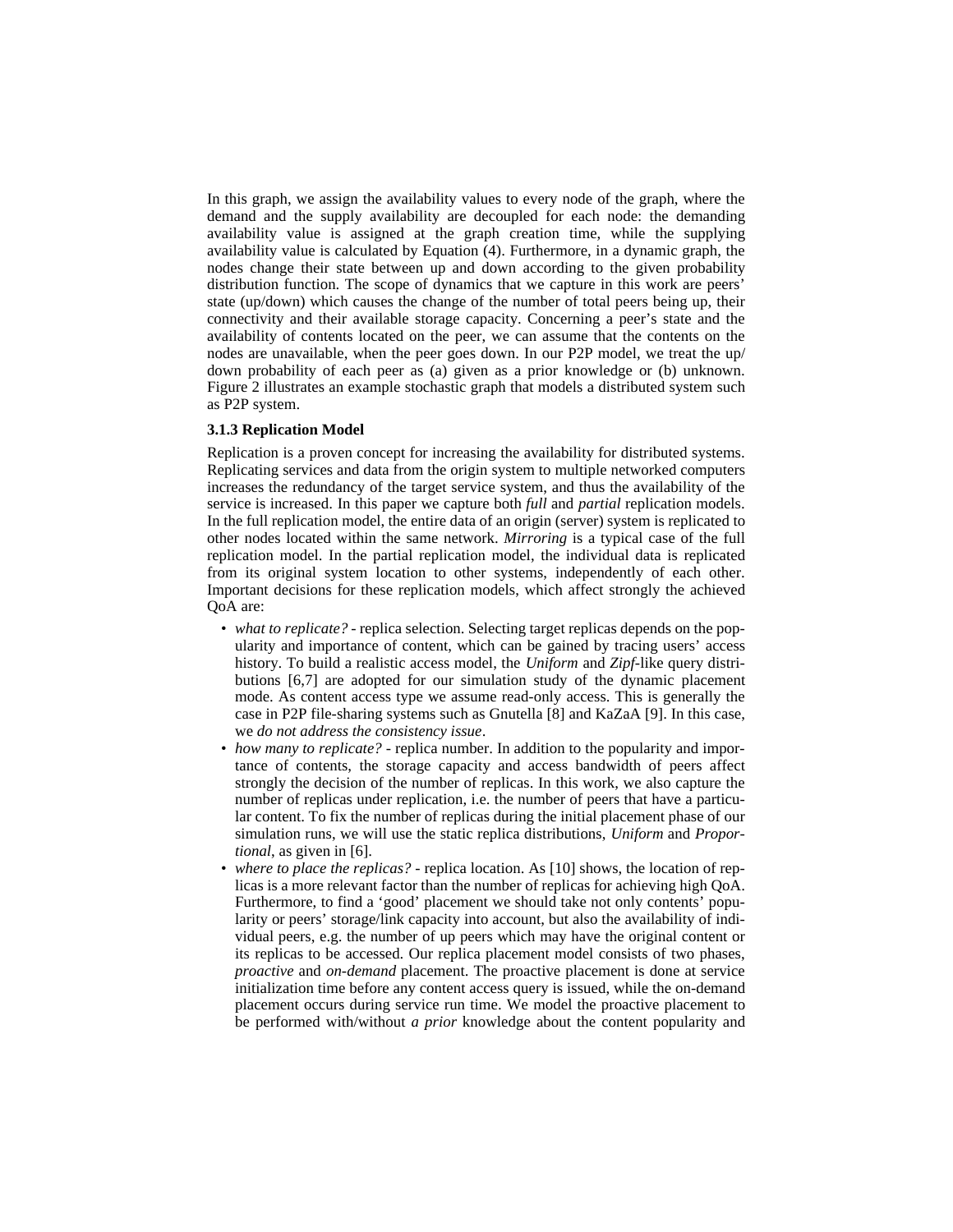the network topology. In case of the on-demand placement, some new replicas are created if the set of currently reachable replicas (including the original content, if available) does not satisfy the demanding availability value of the querying peer. Additionally, some existing replicas may be replaced by new replicas, if there is a storage capacity problem at peers on which the created replicas should be placed.

#### **3.2 Problem Statement**

We formulate replica placement as an optimization problem as follows. Consider a P2P system which aims to increase its service availability by pushing its content or replicating the content to other peers. The problem is to (dynamically) decide where content is to be placed so that some objective function is optimized under the given access model and resource constraints. The objective function can either minimize the total number of replicas on the whole peer systems or satisfy all individual peers' QoA requirement levels. For example, we have a stochastic graph *G (V, E)* as input and eventually a positive integer number *k* as a maximum number of replicas for each content.

The objective of this problem is to place the *k* replicas on the nodes of *V*, i.e. find R such that a given target condition  $O(|R|, R, Q_0A_1\text{-}condition)$  is optimized for given availability requirements of the service demanding nodes. How well the target condition is optimized depends on the size of |R| and the topological placement *R*. Because the main goal associated with placing replicas on a given network in our work is satisfying QoA which can be required in different levels, we take the availability and failure parameters as our key optimization target, i.e. *O(|R|, R, satisfiedQoA) or O(|R|, R, guaranteedQoA)* for the two RP sub-problems, *improving* QoA and *guaranteeing* QoA, respectively.

## **3.3 Replica Placement Algorithms**

The RP problem can be classified as NP-hard discrete location problem [11]. In literature, many similar location problems are introduced and algorithms are proposed to solve the problems in this category. In this section we propose two algorithms that can be classified according to the two conditions described in Section 3.2.

#### **3.3.1 Ranking-based Heuristics for Improving QoA**

To improve QoA, we take some basic heuristic algorithms. We note however not different variants of these heuristics and improvement techniques can be used with small modifications to enhance the efficiency and performance of our basic heuristics. A short description of each of the used heuristics is as follows:

- *Random (RA)*. By using a random generator, we pick a node *v* with uniform probability, but without considering the node's supplying availability value and up probability, and put it into the replica set. If the node already exists in the replica set, we pick a new node, until the given number reaches *k*.
- *HighlyUpFirst (UP)*. The basic principle of the *UP* heuristic is that nodes with the highest up probability can potentially be reached by more nodes. So we place replicas on nodes of V in descending order of up probability.
- *HighlyAvailableFirst (HA)*. For each node *v*, we calculate its actual supply availability value by taking all the availability values of its data, intrinsics and of all its adjacent edges into account. The nodes are then sorted in decreasing order of their actual availability values, and we finally put the best *k* nodes into the replica set.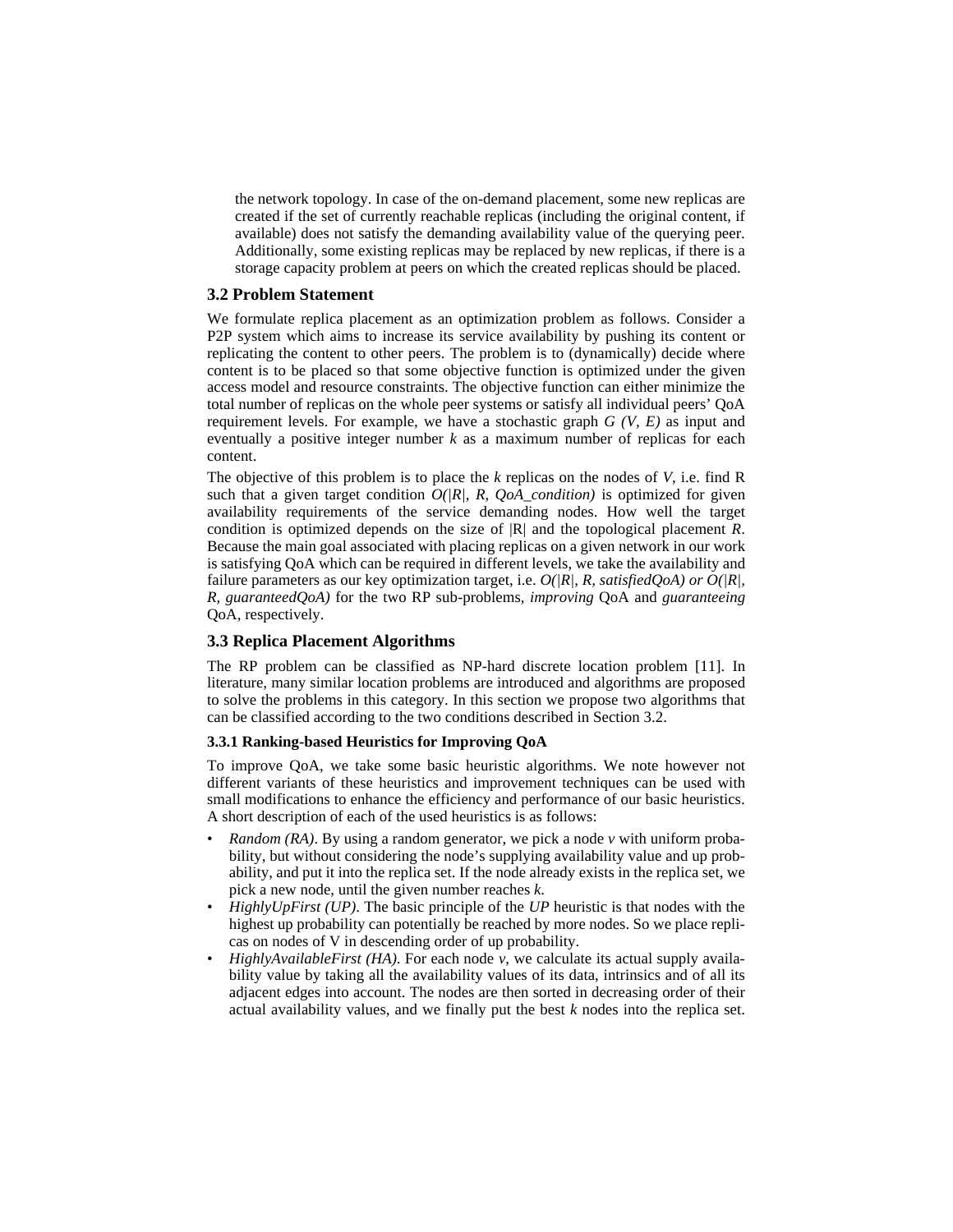The use of the UP and HA heuristics assumes that we have a prior knowledge about the network topology.

- *HighlyAvailableFirst with HighestTransitNode (HA+TR)*. This method is a combination of the *HA* algorithm with *TransitNode* concept. The basic principle of the *TransitNode* concept is that nodes with the highest (in/out) degrees, i.e., the number of connection links to adjacent nodes, can potentially reach more nodes with smaller latency. So we place replicas on nodes of V in descending order of (in/ out) degree.
- *Combined (HA+UP)*. This method is a combination of the *HA* and *UP* algorithms. For this algorithm, we first calculate the average values of uptime probability and supplying availability for all peers. We then select those nodes as replica nodes for which both values are greater than the average values: we first check the uptime probability value and then the availability probability value.
- *Local*. To create or replace a new replica during service runtime (i.e., simulation runtime), the peer places a new replica on its local storage. The replica replacement policy bases either on *least recently used* (LRU) or on *most frequently used* (MFU) concept.

## **3.3.2 Exact Method -** *State Enumeration* **for Guaranteeing QoA**

Guaranteeing QoA is likely to satisfy a certain, required QoA value with a guarantee. This means we have to always offer a replica set which fulfils the given QoA requirements for all demanding nodes in any case. In comparison to the problem of improving QoA described above in Section 3.3.1, this problem requires a solution which exactly tests all possible placements and finds the optimum, i.e. a placement that offers a QoA guarantee with a minimal number of replica nodes. Some similar work is described in the literature, which are devoted to the problem of *network reliability* [12]. The methods that provide an exact reliability are called exact methods, in contrast to the heuristic methods which provide an approximate result. From some exact methods we adopt the *state enumeration* method [12] and modified it for our problem.

In the state enumeration method, the state of each node and each edge are enumerated: the state value is either *1* when it functions or  $\theta$  when it fails. Indeed, there are  $2^{|V|+|E|}$  states for a graph  $G = (V,E)$ , i.e.,  $2^{|V|+|E|}$  partial graphs for G. We then check the QoA for all partial graphs with all instances of replica sets.

## **4 Simulation**

### **4.1 Simulation Methodology**

We built an experimental environment to perform an event-driven simulation study for the replica placement problem addressed in Section 3. For our availability evaluation, we conducted simulations on random network topologies. By using the LEDA library [13] several random topologies in different sizes can be generated at run time. The simulation program was written in  $C/C++$  and tested under Linux and Sun Solaris.

We ran a number of simulations - both for *full* and *partial* replication models and *static* and *dynamic* placement approaches. The dynamic placement consists of the proactive and on-demand placement phases, while the static placement considers only the proactive placement. We then compared and evaluated the achieved QoA of the developed RP algorithms using topologies of different sizes as well as parameter values shown in Tables 2 (for the static approach) and 3 (for the dynamic approach).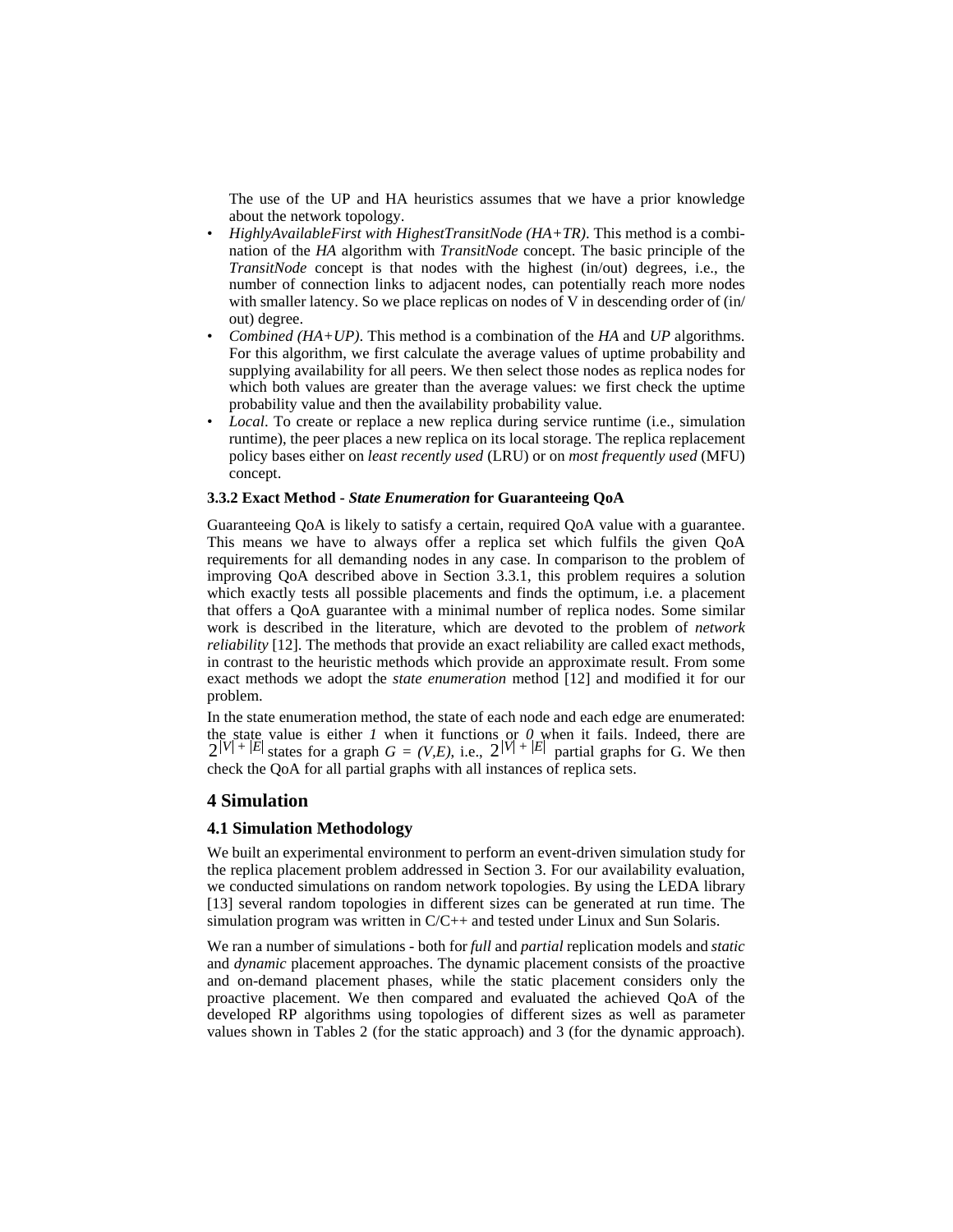The demanding and initial data availability values of the nodes, as well as the up probability values of the nodes are assigned randomly, from a uniform distribution. To evaluate the QoA offered by our replication schemes, we used the QoA metrics defined in Table 1 of Section 2.3.2.

Table 2: Simulation parameters and their value ranges: these values are used for the simulation runs in the static placement mode in Sections 4.2 and 4.3. The data availability for a given node is 1, if the node contains the original data or its replica.

| Type  | Parameter                     | Value                     |
|-------|-------------------------------|---------------------------|
| Graph | node and edge size            | G1(20:30), G2(100:300)    |
| Edge  | edges' failure probability    | $1 \sim 10\%$ , 0%        |
| Node  | nodes' demanding availability | 90~99%, 50~99%, 50-90-99% |
| Data  | data availability             | $1 \text{ or } 0$         |

## **4.2 Improving QoA - Static Approach**

In this simulation study, we evaluate the achieved QoA by our simple heuristics. As replication model, we assumed *full replication*. We further assumed that the failure probabilities of nodes and links are known. To calculate the supplying service availability, we considered only the system's availability and assumed that the data is available when the system is available. The baseline for our experiment is an initial placement  $R_0$  which is obtained by randomly selecting *k* nodes from *V*. We then compare the achieved QoA of each heuristic to this baseline and present the relative QoA improvement obtained with each heuristic.

#### **4.2.1 Effects of Number (|R|) and Location (R) of Replicas on Achieved QoA**

We experimented to find good locations of a replica set R with  $|R| = k$  for given graphs *G* with maximal replica number *k*. The conditions that we assumed for this problem were: (1) *minSatQoA > 0.9, 0.95,* and *0.99,* respectively, and (2) *avgSatQoA > 1.0.* In this case, there was no constraints on the topological location of the replicas and replicas may be placed at any node *v* in *G*.

Figure 3 shows the results from this experiment with *G2*. We plot the number of k on the x-axis and the reached QoA on the y-axis. In each graph, we plot different curves for different heuristics and different ranges for required availability values. From Figure 3, we can see that the heuristics  $HA$  and  $HA + TR$ , although they are very simple, reach significantly higher QoA in comparison to the baseline placement. For example, at the placement with 10 replicas, our both heuristics achieved ca. 100% higher satisfied QoA in average than the Random method. On the other hand, even though the improvement of 12% QoA guarantee rate with replicas 5 to 25 (totally, 20% of the whole nodes are replicas) may not seem much, it is important to note that the number of replicas is really a relevant factor for improving  $QoA$ : the lager the replica number is, the better is the reached QoA.

# **4.3 Guaranteeing QoA - Static Approach**

The goal of this second simulation study is to find optimal selection with a guaranteed QoA for all demanding nodes. We take the same assumptions to the simulation study of Section 4.2: *full replication* model, the failure probabilities of nodes and links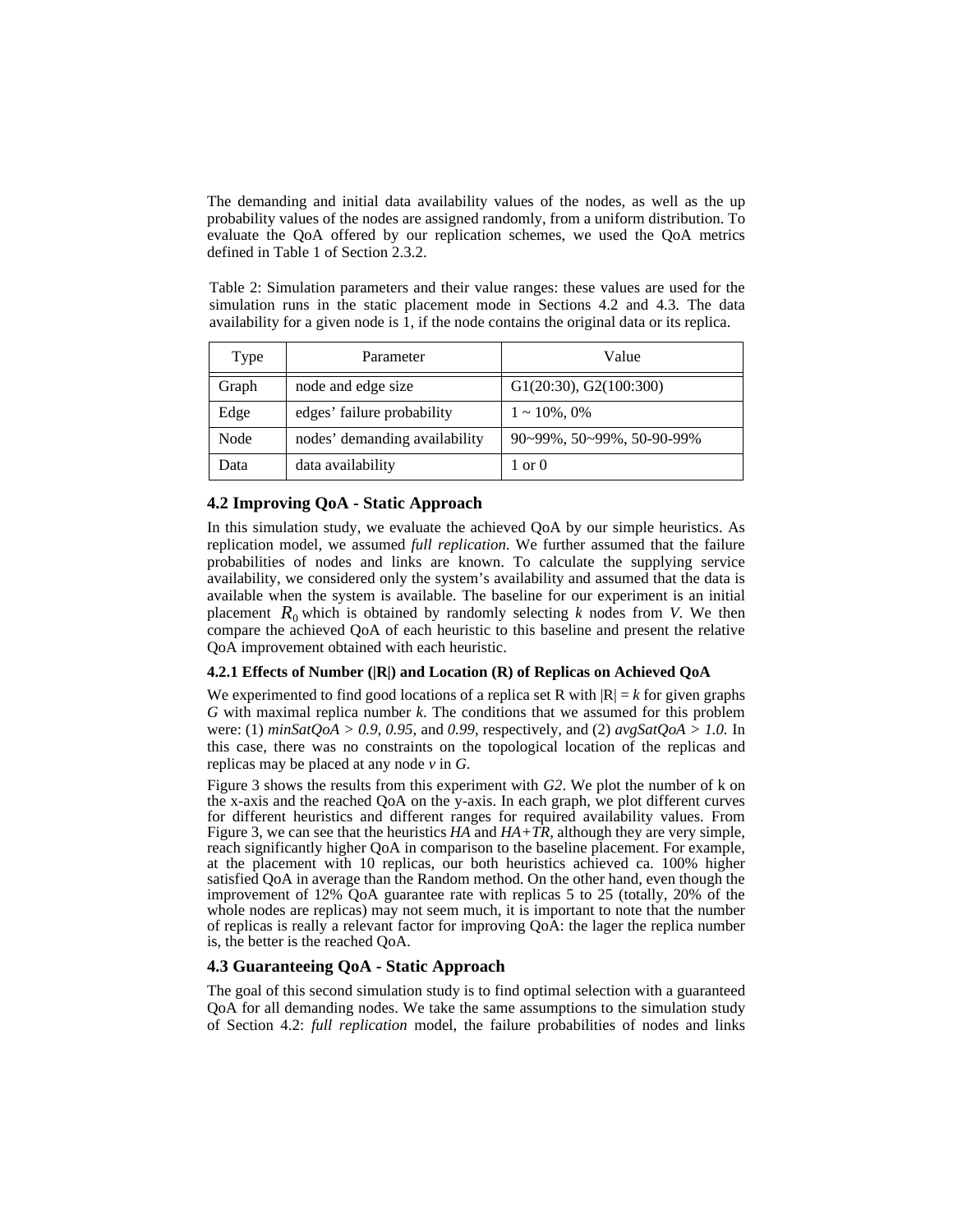known as a prior information, and the same service availability scope for supplying availability.

Avg. Satisfied QoA: demand QoA: 50-99%, link failure probability: 0-10%



*Figure 3:* Achieved QoA values by our heuristics. y-axis means the satisfied QoA in average.

In this experiment, we used the *state enumeration* algorithm. Due to the exponential growing run-time complexity and the memory requirements with growing graph sizes, we limited our experiments for the *state enumeration* to a small graph, the test graph *G1* with  $|V| = 20$  and  $|E| = 30$ . We started the routine with a replica degree of 1, i.e.,  $k=|R|=1$ , and selected each node as replica node. We then incremented the replica degree, until we reached the *guaranteedQoA =* 1.0 (a QoA with guarantee). Table 3 shows the achieved OoA values at each  $k$  ( $k=1,2,3$ ). Figure 4 plots the reached OoA that the *state enumeration* algorithm calculated exactly with each instance for the given *k*. Figure 4 shows significantly how the achieved QoA varies, and how big the gap between good and bad QoA rates reached by the instances is.

Table 3: A test result from state enumeration algorithm with G1, failure probability: 0%, and req. availability range: 90-99%. 'QoA value' means the guaranteed QoA value in average.

| $ \mathbf{R} $ | <b>Best</b><br>OoA<br>value | Worst<br><b>OoA</b><br>value | Mean<br>QoA<br>value | Instances achieved the best OoA<br>value                                         |
|----------------|-----------------------------|------------------------------|----------------------|----------------------------------------------------------------------------------|
|                | 0.80                        | 0.10                         | 0.3345               | $\{0\},\{8\}$                                                                    |
| 2              | 0.95                        | 0.15                         | 0.8078               | $\{0,11\}, \{0,18\}, \{8,11\}, \{8,18\},$<br>${11,13}, {12,16}, {13,16}$         |
|                | 1.00                        |                              |                      | $\{0,11,16\}, \{0,16,18\}, \{8,11,16\},\$<br>${8,16,18}, {11,12,16}, {11,13,16}$ |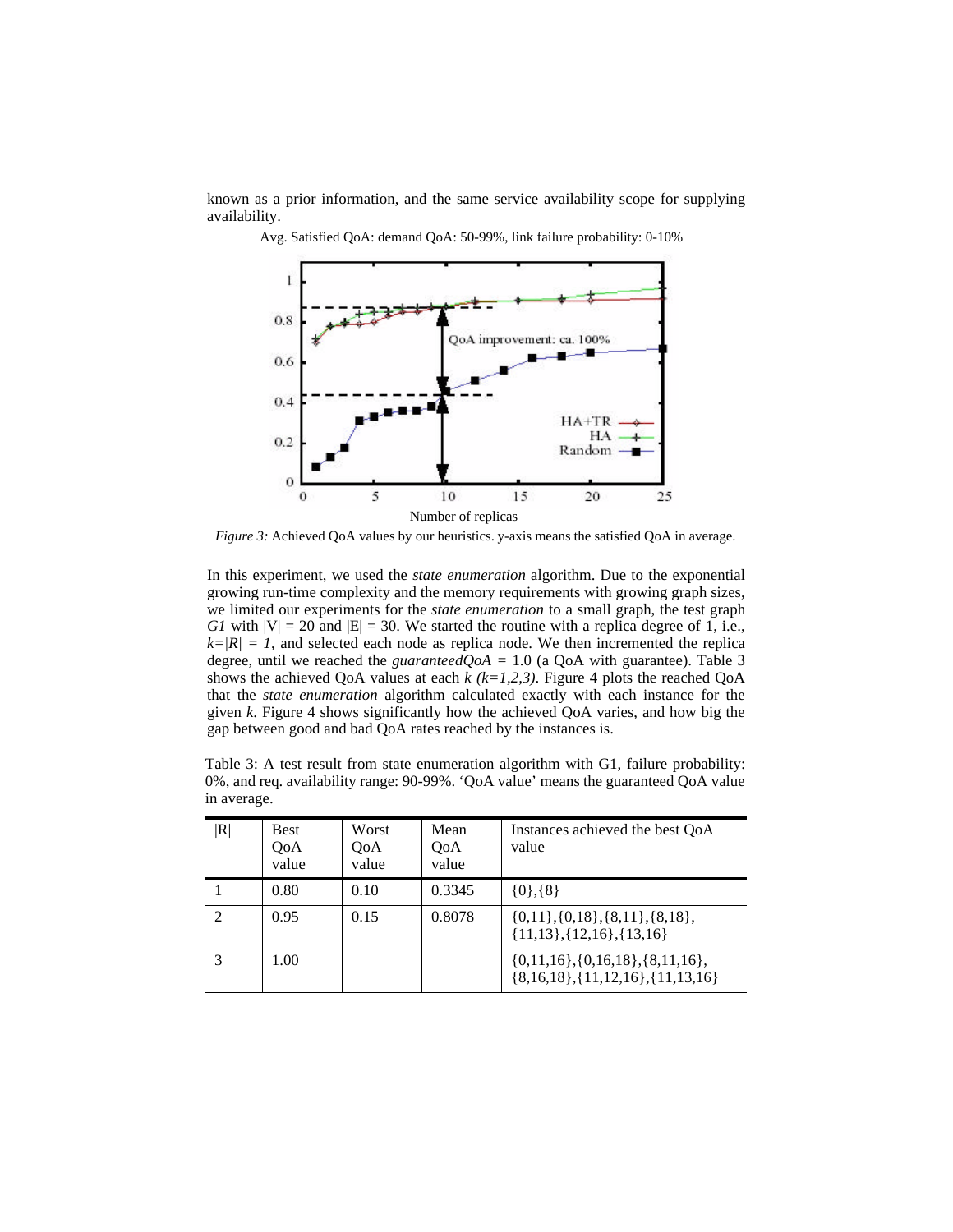

*Figure 4:* Achieved QoA checked exactly by the *state enumeration* algorithm. x-axis means the number of instances of R with different  $k = |R|$ : sorted by QoA decreasing order.

## **4.4 Improving QoA - Dynamic Approach**

The main goal of this simulation study is to choose dynamically a 'good' placement which increase/maximize the satisfied QoA for a given replica number. We developed an event-driven simulation model which captures the data access model as well as peers' dynamic behaviour, e.g., going up or down, etc. As replication model, we assumed the *partial replication*. However, we did not assume any a prior knowledge more for the failure probabilities of nodes and links. Furthermore, we used the whole scope of the service availability definition (Equation 4) to calculate the supplying service availability. We modelled the dynamic placement in two phases: *proactive* and *on-demand*. The proactive placement is likely the static placement of Sections 4.2 and 4.3, while the on-demand placement means a replica replacement that is done by each demanding peers, i.e., content access query issuing peers, when the supplying QoA does not satisfy the demanding QoA. Thus, the dynamic placement is a decentralized and on-line placement. As placement algorithms, we used Random, HA, UP, combined HA+UP and Local-LRU. Table 4 summarizes the simulation parameters with their values used for the simulation study in this Section. The simulation starts by placing *k* distinct contents randomly into the graph without considering peers' up probability. Then the query event generator starts to generate events according to the *Uniform* process with average generating rate at 10 queries per simulation time slot. For each query event, a peer is randomly chosen to issue the query. As search method, we use a multi-path search algorithm which finds all redundant paths from the querying peer to all peers that have the target content (either the original or a replica).

#### **4.4.1 Effects of Initial Replica Selection on Satisfied QoA**

In the first experiment we compared the two replica selection schemes - *Uniform* and *Proportional* which decide, for a given fixed number of *k*, the target replicas among original contents at the service initialization phase. In this experiment we placed the *k* replicas on randomly chosen peers which do not contain the original content of the corresponding replica. Furthermore, the peer contains only one replica for each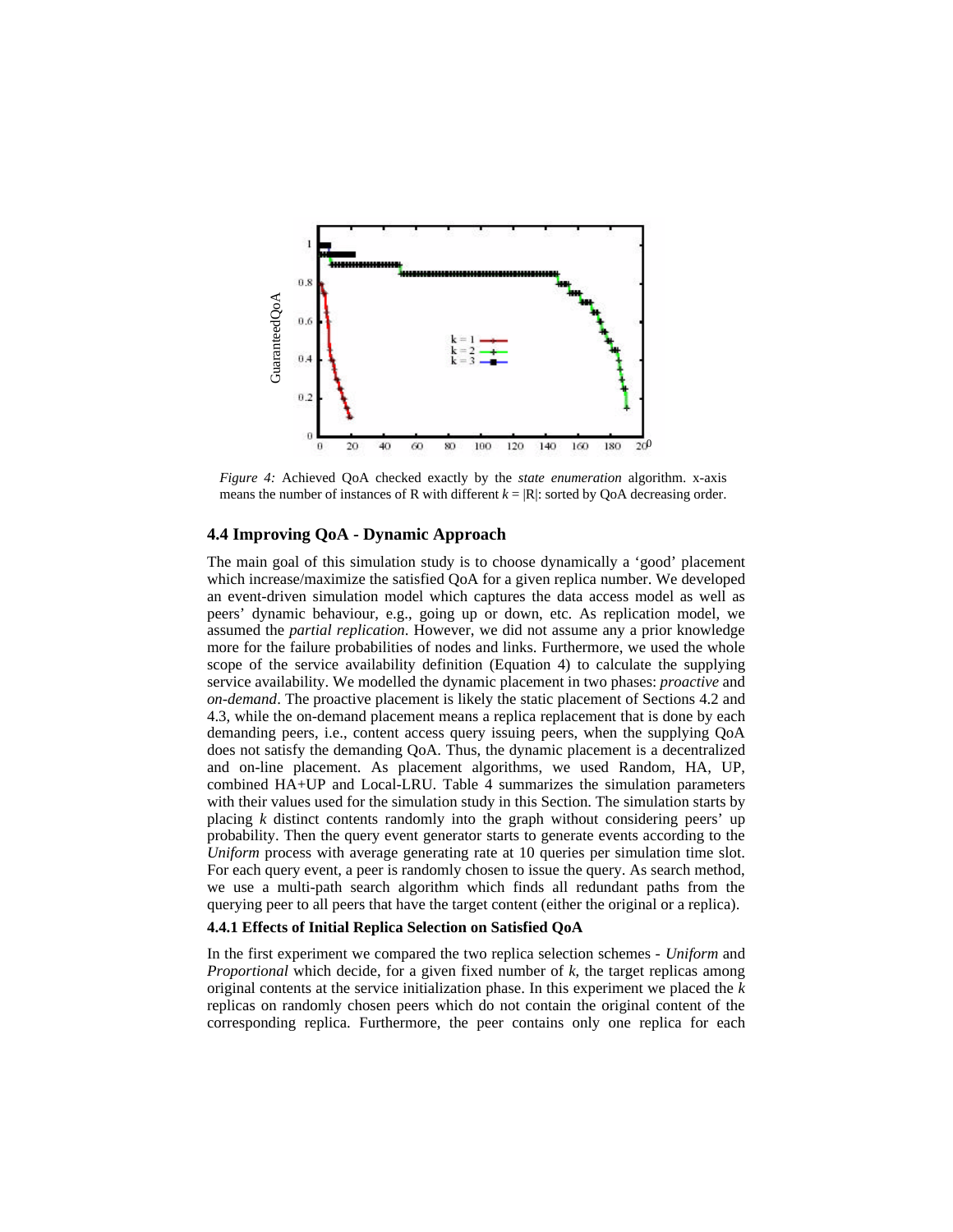

*Figure 5:* Effects of initial replica selection schemes on satisfied QoA with proactive placement: *Random*, #peers=1000, peers' up probability=0.3, and query model: *Zipf*. y-axis means the satisfied QoA in average. For (a) and (b) x-axis means the number of query counter, while for (c) and (d) it means simulation time slot.

original content. As Figure 5 shows, the *Proportional* scheme offers higher satisfied QoA than the *Uniform* scheme for the *Zipf*-like access query model.

| Parameters                          | Values        |
|-------------------------------------|---------------|
| peer up probability                 | $0.0 - 0.9$   |
| content popularity                  | $.01 - .99$   |
| number of peers                     | 100, 1000     |
| number of origin contents           | 1000          |
| number of query events              | 1000          |
| number of simulation time slots     | 100           |
| range of demand availability values | $.50 - 0.99$  |
| range of supply data availability   | $.50 - 0.99$  |
| query distribution                  | Uniform, Zipf |

Table 4: Simulation parameters and their value ranges for the simulation runs with the dynamic placement.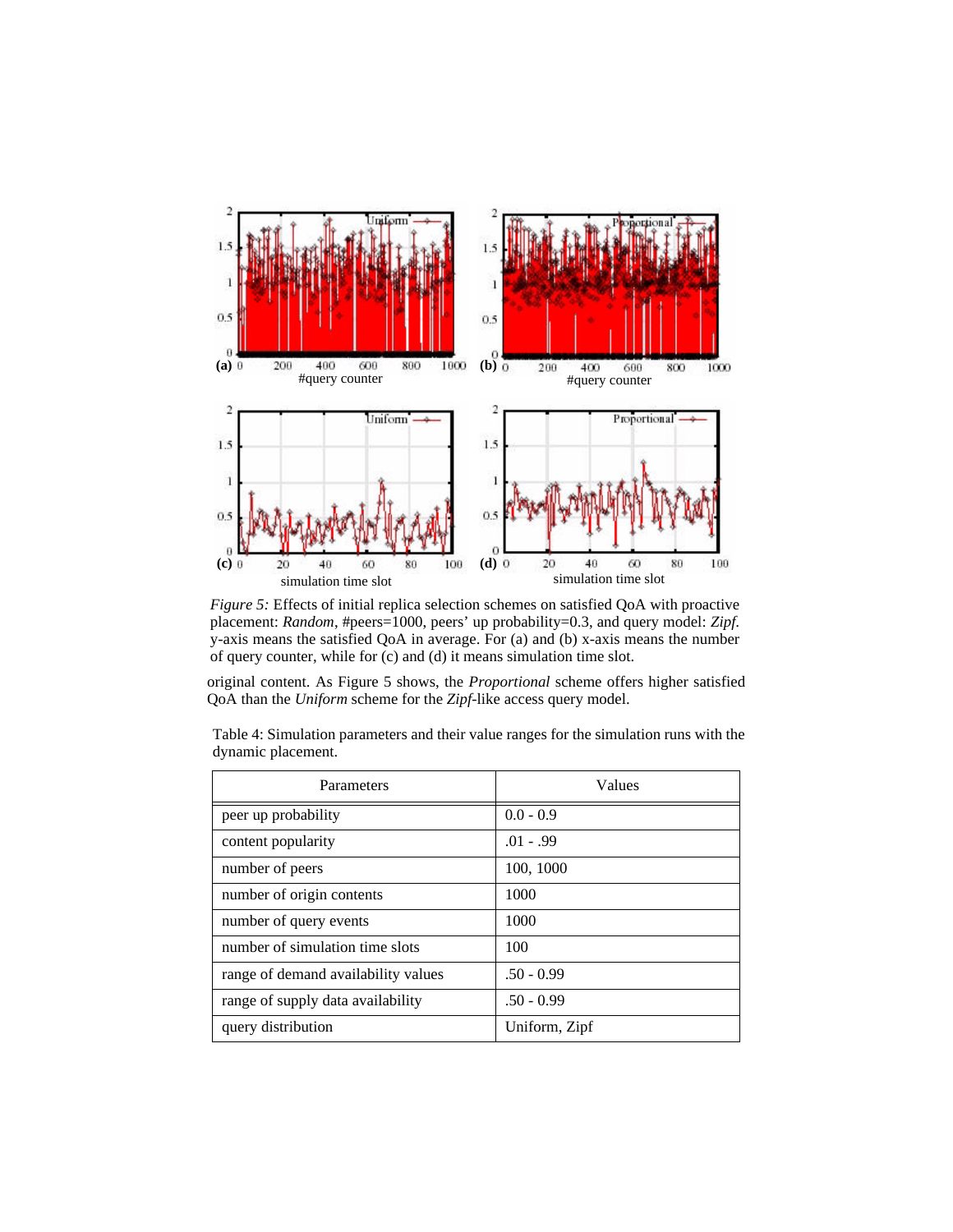Table 4: Simulation parameters and their value ranges for the simulation runs with the dynamic placement.

| <b>Parameters</b>              | Values                      |
|--------------------------------|-----------------------------|
| proactive placement heuristics | Random, UP, HA, HA+UP       |
| on-demand placement heuristics | Local-LRU, UP, HA, HA+UP    |
| test graphs                    | $G1(100,300)$ , $G2(1K,5K)$ |

#### **4.4.2 Effects of Placement Schemes on Satisfied QoA**

In the second experiment we took different on-demand schemes that create new replicas during the simulation run when the supplied QoA with existing replicas from the up peers at the given time slot does not satisfy the demanding QoA. In addition to the *Local* scheme, we tested the three heuristics *UP, HA,* and *UP+HA* with the assumption that we have knowledge about the peers' state. As Figure 6 shows, even though the heuristic algorithms are very simple, they achieved considerably higher satisfied QoA than the *Local* scheme. For example, the QoA improvement of the replication ratio range 10-50 is about 30-70%. Figure 6(b) shows that this improvement pattern is observable independent of the graph size: Peer100 and Peer1K in Figure (b) are equal to the nodes size 100 (graph G1) and 100 (graph G2), respectively.



*Figure 6:* Effect of placement strategies

on satisfied QoA where proactive placement: *Random* and peers' up probability=0.3. (a) average satisfied QoA from all four heuristics used. #peers=1000, (b) a comparison of the average satisfied QoA between *Local-LRU* and *UP* heuristic with different graph sizes. The number of peers of Peer100 and Peer1K is100 and 1000, respectively. X-axis means replication ratio, 0-100%, while y-axis means the satsfied QoA

#### **4.4.3 Satisfied QoA versus Hit Probability**

Maximizing hit probability is one frequently used goal for content replication [13]. In Figure 7 we show a comparison between the two replication goals, i.e. satisfying required QoA and maximizing hit probability. In this comparison the hit probability is increased when the querying peer finds the target content, while for satisfying QoA the peer should additionally check the supplied QoA by calculating all the reachable paths to the peers containing the target content (or replica). We run the simulation on the test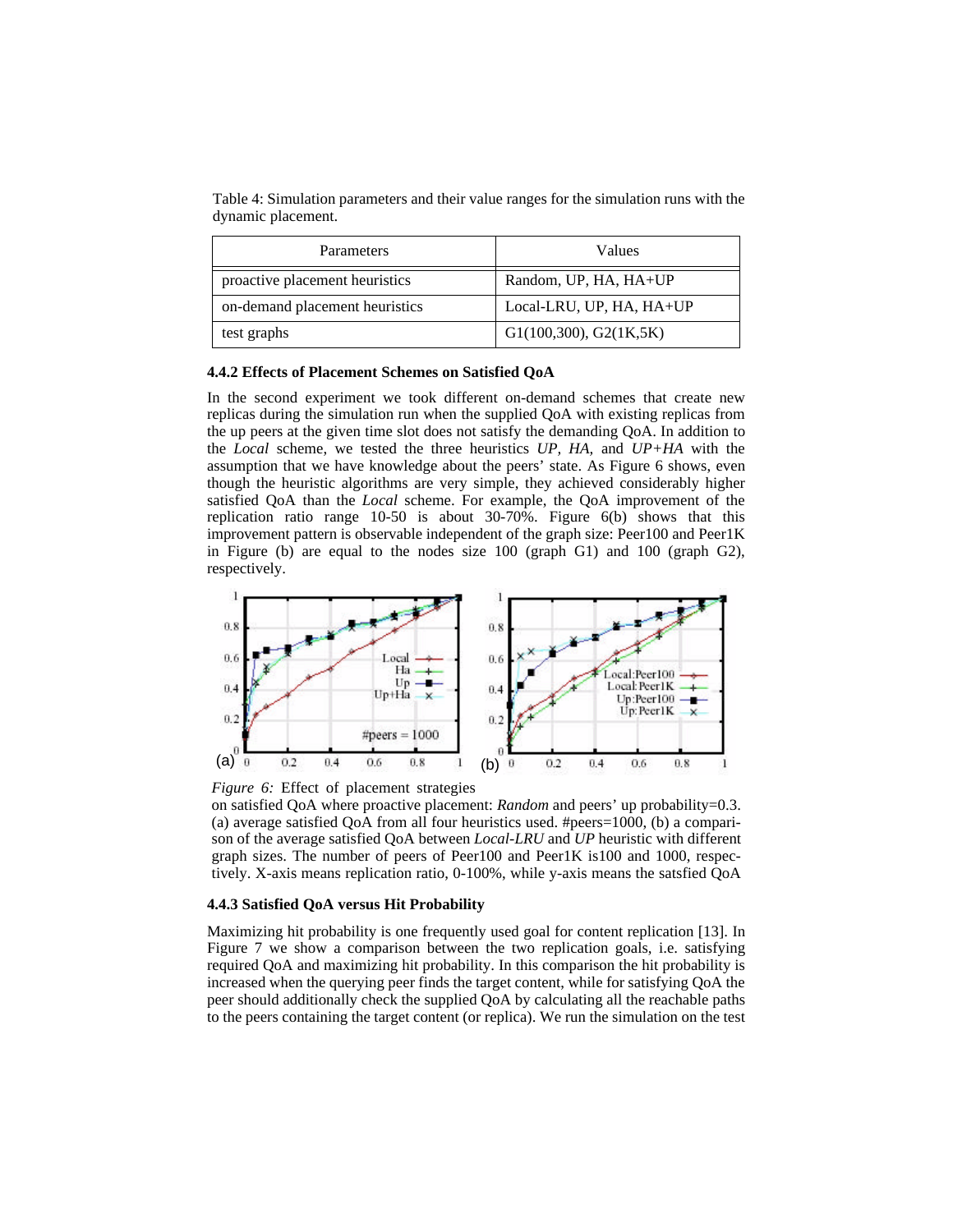graphs G1 and G2. The average up probability of peers is fixed again at 0.3 and we used *Random* and *UP* placement schemes for proactive and on-demand phase respectively. As Figure 7 shows, satisfying required QoA incurs higher cost, i.e. more number of replicas than just maximizing hit probability. For example, when the replica rate is 0.2, the gap between *sqoa* (satisfied QoA) and *Found* (hit probability reached) is about 20% of achieved rate. And, to achieve the same rate of 80%, for satisfying QoA, we need a 30% higher replication ratio.



*Figure 7:* Comparison of replication cost for different replication goals: satisfying QoA vs. maximizing hit probability. P100 and P1K mean 100 and 1000 nodes, respectively. X-axis means replication ratio.

## **4.5 Discussion**

#### **4.5.1 Summary of Simulation Results**

The following observations could be identified from our experiment results:

- The location of replicas is a relevant factor for the availability QoS. Even though the QoA improvement could be achieved by increasing replica numbers, replicas' placement and their dependability affected the QoA more significantly.
- Using a heuristic method is more efficient than the exact method, at least in terms of the runtime complexity, to find a good placement for large graphs. But, the replica degree of their placement results are in most cases higher than those of exact methods. Furthermore, the heuristics give no guarantee for availability QoA.
- In opposite to the heuristic method, the exact method can exactly find the optimum and give QoA guarantee with its placement results, although the runtime complexity is very high: to find the optimum, we need to call the state enumeration method  $2^{|V|}$  times, i.e., for all the possible replica solution sets. The algorithm complexity is then  $O(2^{|V|} \cdot 2^{|V| + |E|})$  to find the optimum with all possible instances.
- Satisfying availability QoS requires more replicas than only improving performance, e.g. increasing hit rate.

## **4.5.2 Algorithm Improvement: Admission Controlled Placement for Guaranteeing QoA**

We investigate for new placement algorithms which reduce the exponential runtime complexity while guaranteeing QoA. One of possible solution algorithms is using the admission control technique [2] where the placement is controlled based on available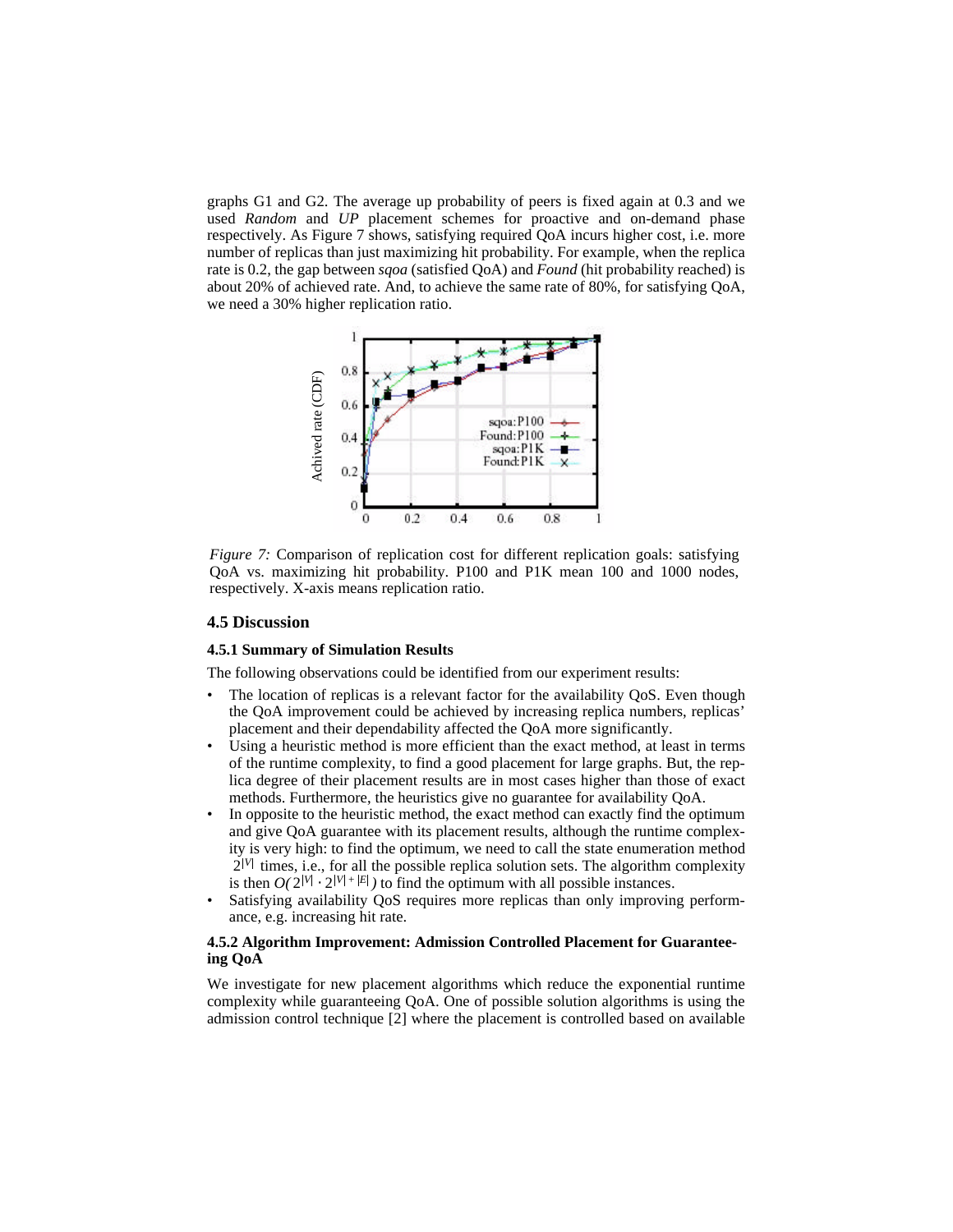resources of the system nodes and links: each system node (peer) checks its current (node and intrinsics) availability and either accepts or rejects the new request based on the check result. For this purpose, we take additional constraints on resource capacities, e.g. storage space, load and access bandwidth capacity. We further assume that there may be at least one replica or its original data available at any access time. In the new placement algorithm which we call *admission-controlled placement*, the replica placement can be performed in two (or more) phases: *Base placement* and *Optimization*. In the base placement phase, we find the highest available path for each of demanding nodes and test whether the path gives a QoA guarantee, i.e. whether the supplied QoA achieved by the selected path is greater than the demanding QoA for the node. If the test fails, we select a node along the path, which is closest to the destination node (i.e. service supplying node) and has enough resource to be allocated and fulfils the QoA requirement. The node is then added to the replica node set. After the first placement phase, this replica node set will then give a QoA guarantee for all demanding nodes.

The resulting replica set R guarantees QoA for all demanding nodes. However, R is neither the optimum nor has been optimized. Thus, the second phase of our admissioncontrolled placement is mainly to optimize the placement. We try to reduce |R| determined in the first phase, while keeping the QoA guarantee. One simple approach is to delete the replicas with lower supply QoA values. For example, each replica node of R is taken (or hidden). We then check for the demanding nodes which are assigned to the hidden node whether their demand QoA values can be fulfilled by supply QoA of all other replica nodes in R. If yes, the hidden node can be deleted. This test is repeated for all the replica nodes of R. We call this phase as *Optimization* phase.

The optimized placement R2, which is determined in the second phase of the admission-controlled algorithm, offers also QoA guarantee for all demanding nodes. However, it may still not be the optimum. Therefore, one may adopt additional optimization techniques such as '*Move and Update*' [21]. We used the admissioncontrolled algorithm for both static and dynamic replication modes. Currently, we are collecting simulation results of the algorithm. [19] shows a pseudo-code the base placement module of the admission-controlled algorithm.

# **5 Related Work**

The key ideas on which our work on QoA concept in this paper bases are (i) an availability-centric view on QoS and (ii) satisfying different levels of QoA values required by individual users. Since the common goals associated with replica placement problems in existing studies are reducing clients' download time and alleviating server load, the main feature of the problem solving approaches for this problem category is that they usually addressed the cost and resource minimization issues, but not the question how to guarantee the required availability.

Kangasharju et al [14] studied the problem of optimally replicating objects in content distribution network (CDN) servers. As with other studies [15-17], the goal of their work is to minimize object lookup time/cost, i.e., minimize average number of nodes visited to find the requested object. Furthermore, they assumed that all of the objects are always available in their origin server, regardless of the replica placement.

In [18] Kangasharju et al. also studied the problem of optimally replicating objects in P2P communities. The goal of their work is to replicate content in order to maximize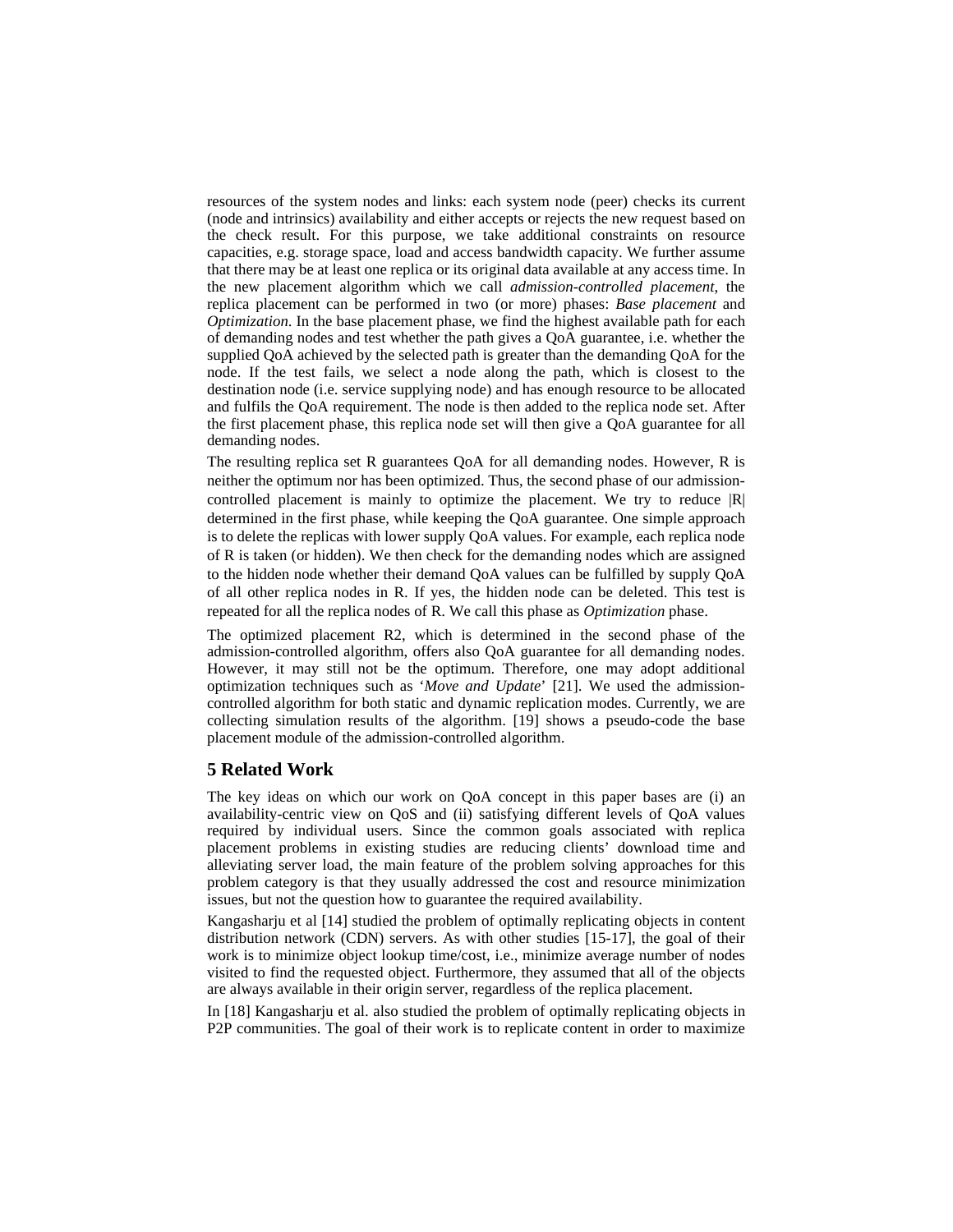hit probability. They especially tackled the replica replacement problem where they proposed *LRU* (least recently used) and *MFU* (most frequently used) based local placement schemes to dynamically replicate new contents in a P2P community. As we have shown in Figure 5, maximizing hit probability does not satisfy the required QoA and, furthermore the two different goals lead to different results.

Lv et al. [6] and Cohen and Shenker [7] have recently addressed replication strategies in unstructured P2P networks. The goal of their work is to replicate in order to reduce random search times. Yu and Vahdat [20] have recently addressed the costs and limits of replication for availability. The goal of their work is to solve the minimal replication cost problem for a given target availability requirements, thus they tried to find optimal availability for given constraint on replication cost where the replication cost was defined to be the sum of the cost of replica creation, replica tear down and replica usage. Our work differs in that our goal is to replicate content in order to satisfy different levels of QoA values required by individual users. Furthermore, their work does not address an availability guarantee (guaranteed $O_0A = 1$  at least), whereas finding the optimum in an exact way is one of the focus of this paper.

## **6 Conclusion**

We took an availability-centric view on QoS and focused on the issues of providing models and mechanisms to satisfy availability requirement for widely distributed systems such as P2P systems. We developed a concept called *quality of availability (QoA)* in which the availability is treated as a new controllerable QoS parameter. Based on the QoA concept, we modelled widely distributed systems as a stochastic graph where all nodes and edges are parameterized with known availability and failure probabilities.

We tackled specifically the replica placement problem in which we specified different placement problems with different QoA metrics such as *satisfiedQoA* and *guaranteedQoA*. Our goal was choosing the number and location of replicas to satisfy the availability QoS requirement for all individual peers, while taking intermittent connectivity of service systems explicitly into account.

From simulation studies, we have learned that

- heuristics cannot give any guarantee on their achieved availability QoS, even when hey achieve reasonably high availability QoS,
- the location of replica is a more relevant factor than its number for satisfying the required QoA,
- in opposite to the heuristic method, the exact state enumeration algorithm guarantees the availability QoS with its placement results, although the algorithm has an exponential runtime complexity, and
- satisfying availability QoS requires more replicas than for only increasing the performance.

Our proposed QoA concept and simulation model can be used for further study on the dual availability and performance QoS for dynamically changing, large-scale P2P systems, as well as on the dynamic replica placement for availability QoS guarantees. Furthermore, for a practical use of our proposed model, one can adopt a service and resource monitor located in each peer, which gathers periodically the necessary availability-related information such as total service launch time and percentage of freely available storage space.